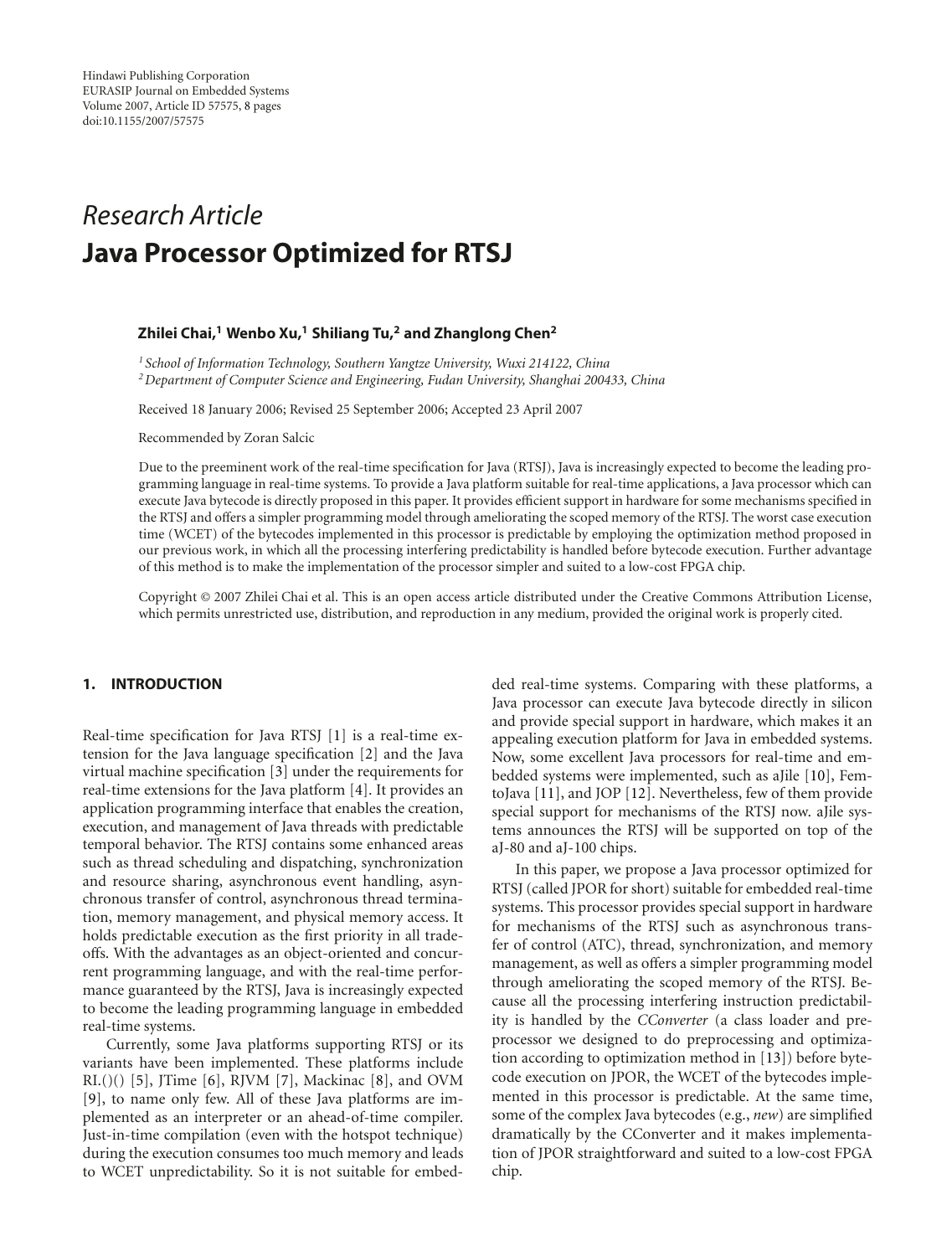

Figure 1: Java platform based on JPOR.

## <span id="page-1-2"></span><span id="page-1-0"></span>**2. JPOR ARCHITECTURE OVERVIEW**

## *2.1. The Java platform based on JPOR*

A Java processor alone is not a complete Java platform. In this paper, the complete Java platform is composed of CConverter (class loader), APIs (class library), and JPOR processor (including execution engine, memory, and I/O), which is shown in [Figure 1.](#page-1-0) The APIs provide a profile based on the RTSJ for Java application programmers. JPOR is our proposed processor to execute Java bytecode directly and provide support optimized for the RTSJ.

Similar to other real time Java platforms, the execution of Java applications on this platform is also divided into two phases: *initialization* phase (nonreal time) and *mission* phase (real time). During the initialization phase, all of the class files including application code and class library referred to by the Java application are loaded, verified, linked, and then transformed into a binary representation before being executed on JPOR. This transformation is performed by the CConverter instead of JPOR. During the mission phase, the binary representation is downloaded and executed on JPOR with predictable WCET. The CConverter does some optimizations to guarantee the real-time performance of the Java processor and simplify its implementation at the same time. The *new* instruction is taken for an example. In the conventional JVM, the *new* instruction is quite complicated, which requires searching and loading the class and superclasses of this new object dynamically while allocating memory space for it. Furthermore, the *new* instruction needs containing a loop bounded by the size of the object to initialize the new object with zero values. Hence, the implementation of the *new* instruction is too complicated and its WCET cannot be predicted in the conventional JVM.

To solve this problem, every object's size is calculated and recorded by the CConverter in advance. And some bytecodes are inserted behind the *new* instruction into the binary representation to initialize the new object with zero values.

#### **The original** *new* **instruction:**

//indexbyte (16-bit) is the entry for constant pool. new, indexbyte1, indexbyte2; Stack: before: ......; after: objectref; **The** *new* **instruction executed by JPOR:** //objectsize (16-bit) is size of this new object

//Classaddr (16-bit) is the address for the class' //reference of this object.

new, objectsize, Classaddr; //initialize the new object with zero values.



Figure 2: Architecture of JPOR processor.

<span id="page-1-1"></span>Initialization bytecodes; Stack: before: ...; after: objectref;

As shown above, the *new* instruction in JPOR is only used to handle memory allocation. The initialization of the new object is processed by *initialization* bytecodes. This method makes *new* instruction simple and its WCET predictable. More details will be discussed together with memory management in [Section 3.2.](#page-3-0) Other bytecodes are preprocessed and optimized by the CConverter similarly with *new* instruction.

#### *2.2. Architecture of the JPOR processor*

As shown in [Figure 2,](#page-1-1) the JPOR processor core is simply divided into three pipeline stages: *fetch instruction*, *decode*, and *execution*.

## *Fetch instruction*

In order to build a self-contained Java processor, direct access to the memory and I/O devices is necessary. However, there is no bytecode defined in Java instruction set for lowlevel access. Some extended instructions should be defined to solve this problem. In JPOR, the bytecodes from *0xcb* to *0xe4* that are used as *quick* bytecodes in the conventional JVM are selected as extended instructions because *quick* instructions are not used anymore in JPOR. Take *M2R(0xce), reg1, reg2*, for example, this extended instruction reads data from memory or I/O according to the address denoted by register *reg2*, and writes it into register *reg1*. The extended instructions in this way are in the uniform format with other bytecodes. Thus, the fetch unit can process them as a single instruction set conveniently. In order to reduce memory access frequency, a register IRSH (instruction register shifting to high 8-bit) having the same width with the memory interface (e.g., 16-bit) is used as an FIFO to fetch multiple instructions (e.g., 2 instructions) at a time. The fetched instruction, which is used in decode or execution stages, are located into register IRSH.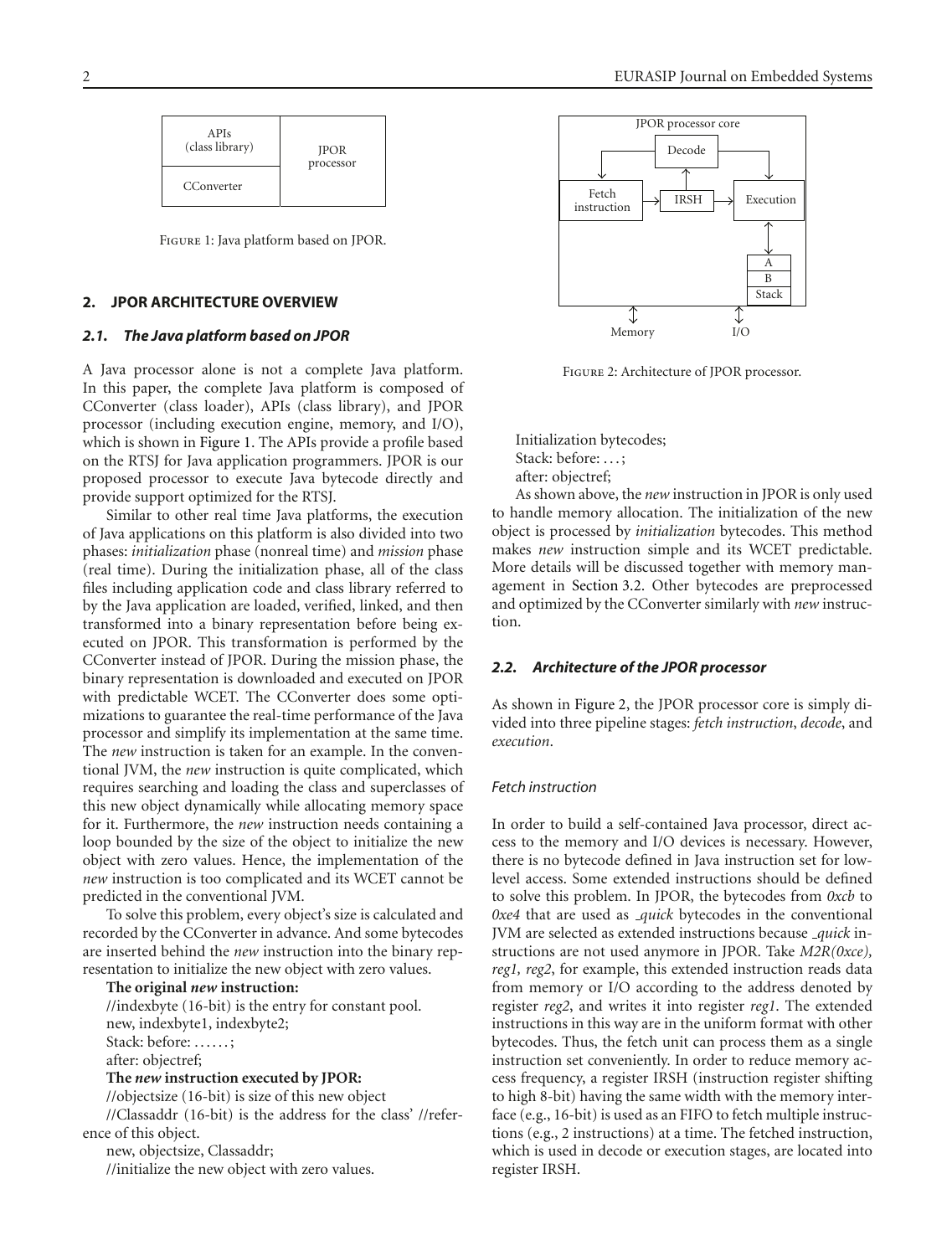# *Decode*

The decode unit of JPOR is implemented as a microprogramming model. With the IRSH shifting right 8-bit at a time, the decode unit always takes the highest 8-bit of IRSH as the entry to find the proper microcode.

#### *Execution*

JPOR is implemented as a stack-oriented machine to fit the JVM behavior. Since the stack is accessed frequently for *operands* and *locals*, it is placed into the same chip with the processor core. This stage performs ALU operations, load, store, and stack operations. Similar to [\[12\]](#page-7-12), to avoid extra write-back stage and data forwarding, we use as the two topmost stack elements two explicit registers A and B providing operands for ALU. The execution unit can get operands from IRSH, stack, memory, and I/O.

#### *Memory and I/O*

The binary representation produced by the CConverter is downloaded into memory, whose layout is shown as [Figure 3.](#page-2-0) The processor core can access I/O through interrupt or loop from a uniform addressing with the memory. Once power on, the JPOR processor starts to execute initial code and do system initialization according to the initial parameters. Then, it executes *main thread creating code* to create the main thread. Finally, the processor selects main thread and executes bytecode from there step by step. All of the string, static fields, and other data can be accessed by their addresses directly.

#### **3. RTSJ-SPECIFIC SUPPORT IN JPOR**

As mentioned in [Section 1,](#page-0-0) the RTSJ contains some enhanced areas, among which the asynchronous event is handled by software but not extra hardware, and asynchronous thread termination is processed in the same way with asynchronous transfer of control. To conceal the details of memory allocation from Java programmers, physical memory access is not supported in JPOR. The special hardwares in JPOR for thread scheduling, synchronization, asynchronous transfer of control, and memory management will be introduced in the following sections.

#### *3.1. Thread, scheduling, and synchronization in JPOR*

The RTSJ defines two subclasses *RealtimeThread* and *No-HeapRealtimeThread* of *Java.lang.Thread* that own more precise scheduling semantics. The *NoHeapRealtimeThread* extending *RealtimeThread* is not allowed to allocate or even reference objects from the heap, and can safely execute in preference to the garbage collector.

The base scheduler required by the RTSJ is fixed-priority preemptive with 28 unique priority levels. The *PriorityInheritance* protocol is the default monitor control policy in the RTSJ, defined as follows: a thread with higher priority entering the monitor will boost the effective priority of another

| Init parameters           |  |  |  |  |  |
|---------------------------|--|--|--|--|--|
| Generic AIE               |  |  |  |  |  |
| Init code                 |  |  |  |  |  |
| Scheduler                 |  |  |  |  |  |
| Thread <sub>0</sub>       |  |  |  |  |  |
|                           |  |  |  |  |  |
| Thread $n-1$              |  |  |  |  |  |
| waitObject_0              |  |  |  |  |  |
|                           |  |  |  |  |  |
| waitObject_ $n-1$         |  |  |  |  |  |
| Main thread creating code |  |  |  |  |  |
| Main ()                   |  |  |  |  |  |
| Other methods             |  |  |  |  |  |
| Static fields             |  |  |  |  |  |
| String                    |  |  |  |  |  |
| Class (method table)      |  |  |  |  |  |
| Immortal memory           |  |  |  |  |  |
| <b>LTMemory</b>           |  |  |  |  |  |
| Others                    |  |  |  |  |  |

<span id="page-2-0"></span>Figure 3: Memory layout of JPOR.

thread in the monitor to level of its own effective priority. When that thread exits the monitor, its effective priority will be restored to its previous value.

In JPOR, a fixed-priority preemptive scheduler is implemented. To schedule thread efficiently and predictably, some state registers are provided, namely *Run T*, *Ready T*, *Block T*, and *Dead T*. These registers are *n*-bit (*n* is the width of the data path) registers to record the queues of threads which are running, ready, blocked, and dead, respectively. A thread's state is changed by marking corresponding bit of that state register to "1" according to this thread's priority. For example, the 10th bit of the register Ready T is set to "1" denoting the thread with a priority value 10 is ready now. Register *BitMap* is used to translate the thread's priority into corresponding bit "1" in a register. *Offset* is used to translate the corresponding bit "1" of a register into the thread's priority value. *STK\_base*  $0 \sim n - 1$  is the base address of the stack for each thread. *LTMAddr*  $0 \sim n - 1$  is the base address of the *LTMemory* space for each thread.

The maximum thread number supported in the JPOR processor is *n* (*n* is the width of the data path). Every thread can be assigned a unique priority from 0 to *<sup>n</sup>* <sup>−</sup> 1, and any two of them cannot be assigned to the same priority. 0 is the highest priority. These threads can be created and terminated dynamically during execution. Creating a new thread is just like creating a general object, but the reference of this thread should be kept into the corresponding static field *Thread* 0 ∼ *n* − 1 shown in [Figure 3](#page-2-0) according to this thread's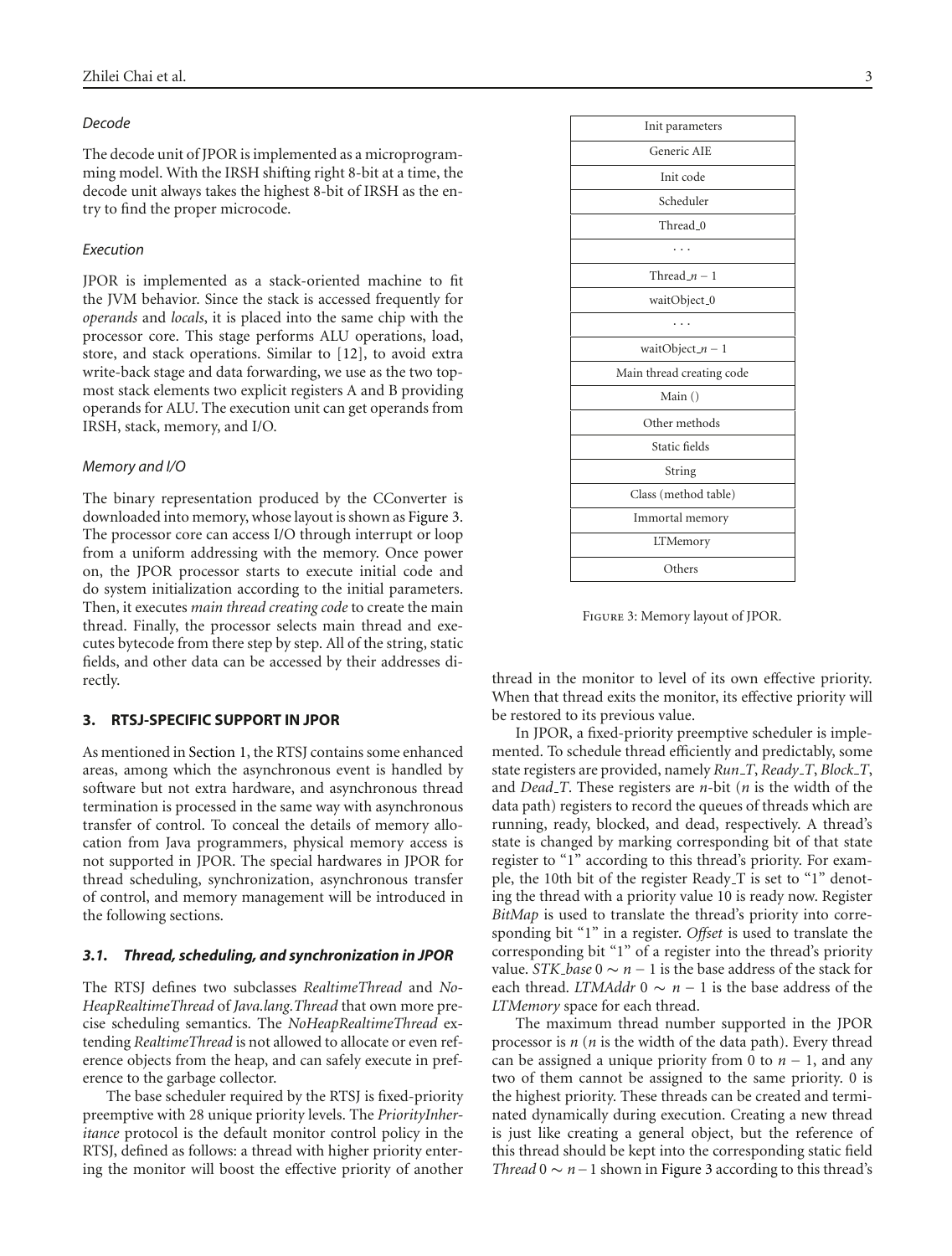

<span id="page-3-1"></span>Figure 4: Thread object of JPOR.

priority. The scheduler can terminate a thread through moving the corresponding "1" from other queues to the *Dead T* according to its priority. The scheduler always chooses the thread corresponding to the leftmost "1" in *Ready T* queue to dispatch and execute it.

The thread object and its corresponding context are shown in [Figure 4.](#page-3-1) The context of a preempted thread is pushed into its own stack (on the same chip with the processor) when a scheduling occurs, and the pointer of the stack is kept in the field *Context* of the thread object. The context can be restored from the *Context* pointer when this thread is selected again.

**wait**() method implementation: when a thread calls the *wait()* method and the object being requested is locked by another thread, it releases the object already locked by itself. Then, it records the reference of the object being requested in corresponding static field *WaitObject* <sup>0</sup> <sup>∼</sup> *<sup>n</sup>* <sup>−</sup> 1 according to its priority and blocks itself. This static field will be checked to decide whether the thread is waiting for a released object when another thread calls the *notify()* method.

**notify**() method implementation: when a thread calls the *notify()* method, it checks the object reference recorded in *WaitObject*  $0 \sim n - 1$ . If this reference is equal to the object reference released by current thread, then, the thread specified by this *WaitObject* is notified and put into *Ready T* queue.

**Join**() method implementation: using the instance field join to record the object reference of the thread to wake up when current thread is finished.

**Priority inheritance** implementation: if a thread wants to enter a synchronized block where another thread with a lower priority locates, then the priority inheritance must be taken. In JPOR, a simple method to implement the priority inheritance is adopted. The scheduler checks the field *exchange* of the thread owning the shared object, if the priority inheritance has been taken (*exchange* ! = −1), the higher priority will be assigned to this thread directly. Otherwise, the original priority of this thread is saved in its Exchange field, then, the higher priority is assigned to it. When this thread releases the locked object, it takes the original priority back again from *exchange*.

#### <span id="page-3-0"></span>*3.2. Asynchronous transfer of control in JPOR*

Asynchronous transfer of control is a crucial mechanism for real-time applications that enables one thread to throw an exception into another. It is useful for several purposes such as timeout expressing, thread termination, and so on. Some *ATC-related* terms are described as follows.

**AIE**: *Javax.realtime.AsynchronouslyInterruptedExcept-ion* is a subclass of *Java.Lang.InterruptedEx- ception*. ATC is triggered by throwing an AIE into another thread.

**AI-method**: a method is Asynchronously Interruptible if it includes AIE in its throws clause.

**ATC-deferred** section: a synchronized method, a synchronized statement, or any methods without AIE in its throws clause.

Because the ATC mechanism needs processing operation rules, propagation rules, replacement rules, and so on, processing these rules during execution will impede the predictability of the WCET. To solve this problem, some special supports are provided in JPOR and the ATC is processed from three aspects as follows.

#### *(1) ATC preprocessing by the CConverte*

CConverter reads standard Java class file and converts all of the methods into a binary format. Attributes of each method are stored in fields with a determined location.

CConverter processes the exception table of every method, and assigns correct values that JPOR can process directly to the items *extab addr*, *extab len*, and *extab item*.

#### *(2) ATC triggered by target.interrupt() or target.aie.fire()*

The ATC is triggered by invoking method *interrupt*() or *aie.fire*() in a thread. *cur level*, *cur AIE* are variants defined in method interrupt() or aie.fire().

ATC related fields of each thread are shown in [Figure 4:](#page-3-1)

*Pending*: it shows there is an AIE in action.

*AIE ref* : the reference of the received AIE.

*AIE level*: the method invocation level of the received AIE.

When an ATC is triggered, if there is no AIE in pending, the target thread is marked pending and the object's reference of the AIE thrown currently is kept into the target thread's field *AIE ref*. Else, replacement rules must be taken. The AIE with higher priority (generic AIE has a higher priority than specific AIE) will be recorded into the target thread's field AIE ref. If the ATC is triggered by method interrupt(), the target thread's field interrupted is marked for compatibility.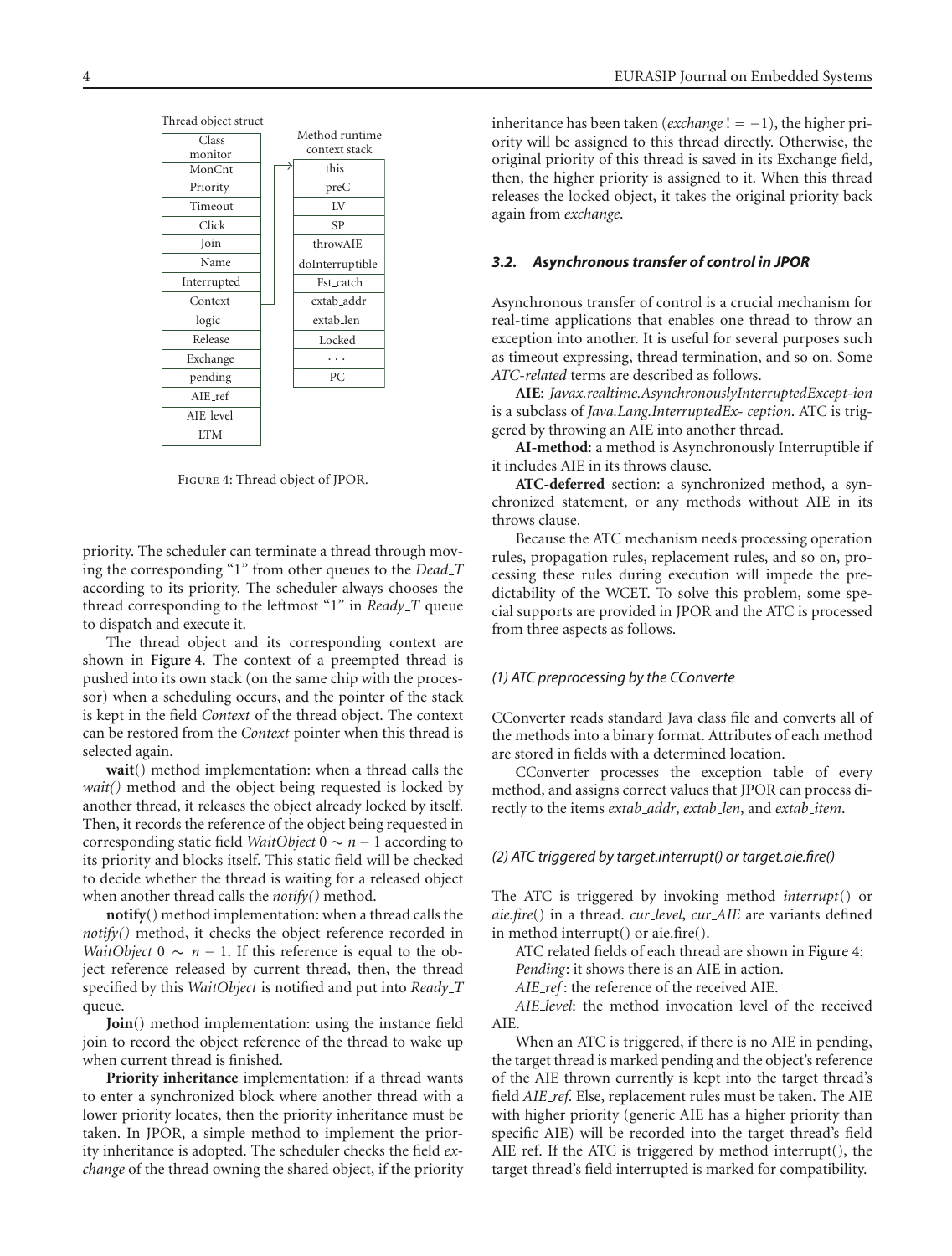## *(3) ATC processing by the scheduler*

## ATC related registers in JPOR:

*throwAIE*: it denotes whether the current method has a throws AIE clause.

*doInterruptible*: it denotes whether catch AIE (or its superclass) or finally clauses exist in this method.

*Fst catch*: always records the first reference of method context to process the AIE.

*Locked*: denoting if this method is a synchronized method or not.

When the target thread of the thrown AIE is scheduled again, the scheduler will process it based on three different conditions. ♣When the target thread is in an AI-deferred section, the scheduler restores its context and executes it as a normal thread. ♣When the target thread is in an AI section and it is the *run*() method of interface doInterruptible, the scheduler pops the stack frame of *run*() method and restores the context of method *interruptAction*() to handle the AIE. ♣When the target thread is in an AI section and it is in other methods instead of *run*() method of interface doInterruptible, the scheduler will restore context from the register *fst catch* to handle the AIE.

With many processing completed before execution and with the special hardware designed for ATC (e.g., Fst catch always records the reference of method used to process the AIE), the ATC process in JPOR is predictable.

#### <span id="page-4-1"></span>*3.3. Memory management in JPOR*

The unpredictability caused by the interference of garbage collector is intolerable for the real-time systems. The RTSJ proposes two kinds of memory classes *ScopedMemory* and *ImmortalMemory* to allow the definition of memory regions outside of the traditional Java heap. ImmortalMemory is a memory resource that is shared among all threads. Objects allocated in the immortal memory live until the end of the application. ScopedMemory is the abstract base class of all classes dealing with representations of memory regions with a limited lifetime and its reclamation is predictable. The ScopedMemory area is valid as long as there are real-time threads with access to it. ScopedMemory has four subclasses defined in the RTSJ. Considering the factor of operation predictability and program portability, only *LTMemory* is selected to be used in JPOR.

#### *Some goals of the LTMemory in JPOR*

- (i) In order to check the object assignment rules in advance by the CConverter to guarantee the predictability of WCET, the LTMemory in JPOR cannot be shared with multiple threads.
- (ii) To improve the efficiency of memory space, the LT-Memory in JPOR can be nested.
- (iii) It offers simpler API in JPOR to simplify the programming model.

Related registers are used in [Figure 5:](#page-4-0)



<span id="page-4-0"></span>Figure 5: Memory management of the JPOR.

*LTM*: current pointer to allocate space in the LTMemory associated with the running thread. Each thread has its own LTMemory space and its LTM value for allocating. Because there will be several threads creating and using several scopes at the same time, the separate LTMemory space for per thread is used to avoid memory collision.

*Immo*: current pointer to allocate space in the shared immortal memory.

*Cur addr*: pointing to LTM or IMMO to concretely make an allocation.

As described in [Section 2.1,](#page-1-2) the *new* instruction preprocessed by the CConverter has a format like *new, objectsize, Classaddr*. *objectsize* is used to denote the type of the object to be created (objectsize =  $-1$ , LTMemory object; objectsize = −2, ImmortalMemory object; others, general object and its size) and the object size. JPOR can create proper object according to the *new* instruction.

//create a memory space **New LTMemory/ImmortalMemory:** //save some common fields for this object //class address of this object class(class address) <sup>=</sup>*>*mem[LTM++/Immo++]; //thread locking this object  $monitor(0)$  =>  $mem[LTM++/Immo++];$ //locked count monCnt  $(0)$  => mem[LTM++/Immo ++]; //return the reference of this object for use later //LTMemory/ImmortalMemory object reference return this (LTM-3/Immo-3); //create a general object **New general object:** //save some common fields for this object //class address of this object class(class address)=*>*mem[Cur addr +1]; //thread locking this object  $monitor(0)$  = > mem[Cur\_addr + 2]; //locked count monCnt  $(0)$  => mem[Cur\_addr + 3]; //allocate space for the object Cur addr +objectsize =*>* Cur addr;  $if(MEMType == "0")$ //update Immo if allocating in the Immortal memory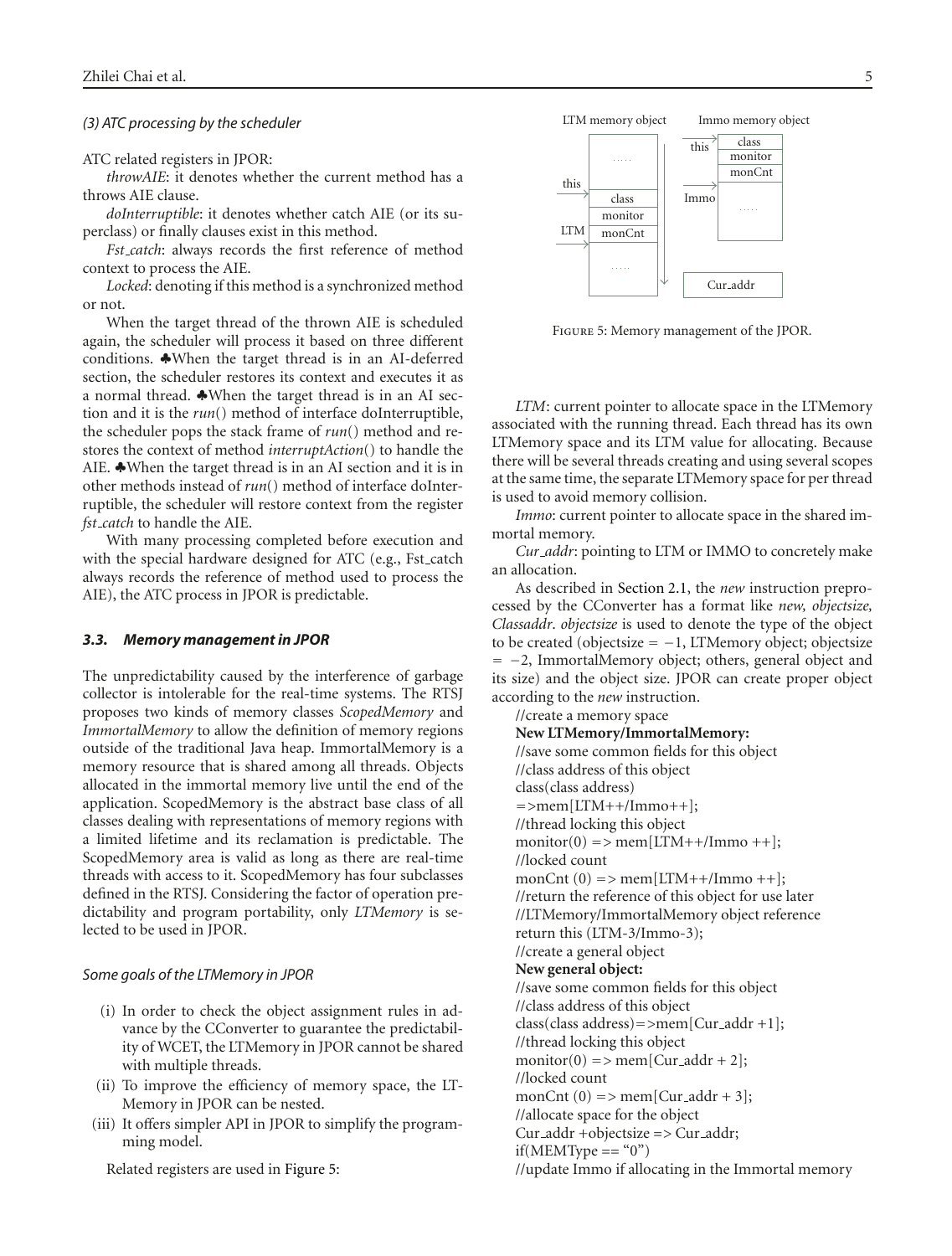Cur addr <sup>=</sup>*<sup>&</sup>gt;* Immo;

<span id="page-5-0"></span>Table 1: Clock cycles of bytecode execution time.

| Else                                                                                                                          |                        | <b>JPOR</b>    | <b>JPOR</b>    | JOP            | <b>JOP</b>     |
|-------------------------------------------------------------------------------------------------------------------------------|------------------------|----------------|----------------|----------------|----------------|
| //update LTM if allocating in the LTMemory                                                                                    | iload                  | $\overline{2}$ | $2+r$          | 2              | $\overline{2}$ |
| $Cur.adder \Rightarrow LTM;$                                                                                                  | iadd                   | 1              | 1              | 1              | 1              |
| //return the object reference                                                                                                 |                        |                |                |                |                |
| Return this (Cur_addr - objectsize);                                                                                          | iinc                   | 8              | $7+r$          | 11             | 11             |
| As shown above, the general new instruction in JPOR is<br>only used to process memory allocation. The initialization          | ldc                    | 8              | $6 + 2*r$      | $\overline{4}$ | $3 + i$        |
| of the new object is processed by initialization bytecodes de-<br>scribed in Section 2.1. Thus, the new instruction is simple | if icmplt<br>taken     | 10             | $9+r$          | 6              | 6              |
| and its WCET is predictable.<br>//"1" denotes LTM; "0" denotes Immo;                                                          | if_icmplt<br>not taken | 10             | $9+r$          | 6              | 6              |
| LTMemory.enter()                                                                                                              | getfield               | 7              | $5 + 2*r$      | 12             | $10 + 2$       |
| //current memory space is LTMemory                                                                                            | putfield               | 7              | $5 + w + r$    | 15             | $13 + r$       |
| " $1"$ => MEMType;<br>//current LTMemory address to be allocated of the run-                                                  | getstatic              | 8              | $6 + 2*r$      | 6              | $4 + 2^*$      |
| ning thread                                                                                                                   | putstatic              | 8              | $6+w+r$        | 7              | $5 + r +$      |
| $LTM$ => $Cur\_addr;$                                                                                                         | iaload                 | 2              | $2+r$          | 21             | $19 + 2$       |
| LTMemory.exit()                                                                                                               |                        |                |                |                |                |
| //go back to last LTMemory scope                                                                                              | invoke                 | 43             | $34 + 9* r$    | 82             | $78 + 4*1$     |
| this $\Rightarrow$ LTM;                                                                                                       | invoke static          | 39             | $29 + 10^{*}r$ | 61             | $58 + 3*1$     |
| ImmortalMemory.enter()                                                                                                        | invoke                 | n/a            | n/a            | 90             | $84 + 6*$      |
| //current memory space is immortal memory                                                                                     | interface              |                |                |                |                |
| " $0$ " => MEMType;                                                                                                           | dup                    | 2              | 2              | 1              | $\overline{1}$ |
| //current immortal memory address to be allocated                                                                             |                        |                |                |                |                |
| $\text{Immo} \Rightarrow \text{Cur.addr};$                                                                                    | new                    | 12             | 12             | Java           | Java           |
| Because the immortal memory exists for ever, the Immor-                                                                       | iconst_x               | 2              | 2              | 1              | 1              |
| talMemory.exit() is not needed for JPOR.<br>In standard RTSI the memory size must be specified by                             | aconst_null            | 2              | 2              | 1              | $\mathbf{1}$   |

In standard RTSJ, the memory size must be specified by the programmer to create an LTMemory object, such as *LT-Memory(long initialSizeInBytes, long maxSizeInBytes)* or *LT-Memory(SizeEstimator initial, SizeEstimator maximum)*, and so forth. It makes the programming model a little tricky to Java programmers. Another disadvantage of the memory object with fixed size is that there will be many memory fragments existing. As described above, an API *exit()* is provided in JPOR to avoid the programmer to specify the memory size for an LTMemory and avoid memory fragments occurring. This programming model is more maneuverable for a Java programmer. Moreover, without shared LT-Memory between threads and based on the operation policy above, the WCET of memory management in JPOR is predictable.

#### **4. EVALUATION AND DISCUSSION**

The JPOR processor is implemented in experimental platform FD-MCES (the computer architecture experimental platform designed by Fudan university), which provides an FPGA chip XC2S150-PQ208 and some debugging conveniences. Through the monitoring software FD-uniDbugger designed by our laboratory, the bytecode execution on top of JPOR can be traced single cycle. Due to the constraints of the experimental platform, the current version of JPOR is 16 bit and about 100 instructions implemented including several extended instructions with the resource usage 1933 LCs + 2 KB RAM. The memory provided by FD-MCES is 32 Kx16 with 0.1 microseconds latency, so, read and write without

| II_ICMPIT<br>not taken | 10             | $9+r$          | 6              | 6                |
|------------------------|----------------|----------------|----------------|------------------|
| getfield               | 7              | $5 + 2*r$      | 12             | $10 + 2*r$       |
| putfield               | 7              | $5 + w + r$    | 15             | $13 + r + w$     |
| getstatic              | 8              | $6 + 2*r$      | 6              | $4 + 2*r$        |
| putstatic              | 8              | $6+w+r$        | $\overline{7}$ | $5+r+w$          |
| iaload                 | $\overline{2}$ | $2+r$          | 21             | $19 + 2*r$       |
| invoke                 | 43             | $34 + 9* r$    | 82             | $78 + 4 * r + b$ |
| invoke static          | 39             | $29 + 10^{*}r$ | 61             | $58 + 3 * r + b$ |
| invoke<br>interface    | n/a            | n/a            | 90             | $84 + 6 * r + b$ |
| dup                    | $\overline{2}$ | 2              | $\mathbf{1}$   | $\mathbf{1}$     |
| new                    | 12             | 12             | Java           | Java             |
| iconst_x               | $\overline{2}$ | $\overline{2}$ | $\mathbf{1}$   | $\mathbf{1}$     |
| aconst_null            | $\overline{2}$ | $\overline{2}$ | $\mathbf{1}$   | $\mathbf{1}$     |
| astore_x               | 3              | 3              | $\mathbf{1}$   | $\mathbf{1}$     |
| aload_x                | 3              | 3              | $\mathbf{1}$   | $\mathbf{1}$     |
| return                 | 20             | 20             | 14             | $13 + r + b$     |
| ireturn                | 22             | 22             | 16             | $15 + r + b$     |
| goto                   | 5              | $4+r$          | $\overline{4}$ | $\overline{4}$   |
| bipush                 | $\overline{4}$ | $4+r$          | $\overline{2}$ | $\overline{2}$   |
| pop                    | $\mathbf{1}$   | $\mathbf{1}$   | $\mathbf{1}$   | $\mathbf{1}$     |
| istore                 | $\overline{2}$ | $2+r$          | $\overline{2}$ | $\overline{2}$   |
| istore_x               | 3              | 3              | $\mathbf{1}$   | $\mathbf{1}$     |
|                        |                |                |                |                  |

cache by JPOR with 8 MHz frequency can be completed in one cycle that simplifies the WCET analysis.

[Table 1](#page-5-0) shows some bytecode execution time in cycles implemented by the JOP and the JPOR processor. *r* denotes the time to complete a memory read and *w* denotes a memory write when the bytecode needs access the memory. *b* is the bytecodes loading time when a cache miss happened in JOP. There is no instruction/method cache implemented in JPOR till now, so *b* is not used for denoting its bytecode execution cycles. The columns 1 and 3 show the bytecode execution time assuming that  $r = w = 1$  and  $b = 0$ . Obviously, the JOP with 100 MHz frequency has a much higher performance than JPOR. Currently, the JPOR processor puts more emphases on the predictability and optimization for the RTSJ than the performance. The performance will be considered carefully at the next step.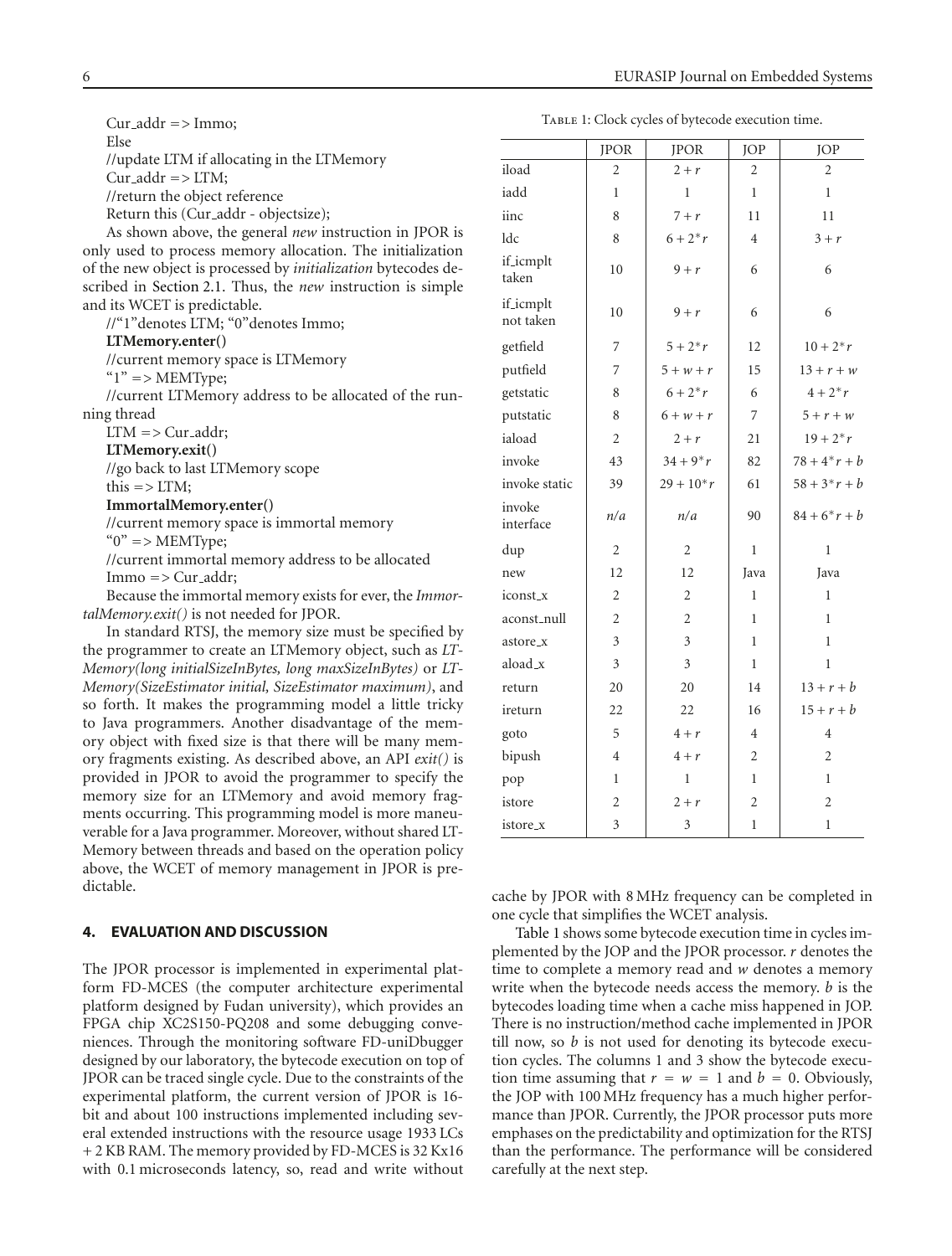```
import javax.realtime.∗;
class DataProcessor extends NoHeapRealtimeThread{
       int data=0;
       public DataProcessor(int priority){
             super(priority);
       }
public void run(){
        System.out.println("Processing
                                  in DataProcessor");
        Demo.ltm1.exit();
       }
}
public class Demo extends NoHeapRealtimeThread{
       public static LTMemory ltm = null;
       public static LTMemory ltm1 = null;
       public Demo(int priority){
             super(priority);
       }
public void run(){
        for(int i = 0; i < 100; i++){
             ltm1 = new LTMemory();
             ltm1.enter();
             DataProcessor t1 = new DataProcessor(3);
             t1.start();
        }
ltm.exit();
       }
       public static void main(String[] args){
             ltm = new LTMemory();
             ltm.enter();
             Demo t0 = new Demo(5);
             t0.start();
       }
}
```
<span id="page-6-0"></span>Figure 6: An example designed with the APIs of the JPOR processor.

In JPOR, some complex instructions in conventional JVM are simplified. Take iaload as an example, to reduce the complexity and guarantee the predictability of its WCET, the null and bound checking are processed by the CConverter and the programmer. Then, this instruction is implemented as follows, its WCET is predictable.

```
arrayref(B) + index(A) = > ADDR;mem[ADDR] = > A; stack[SP] = > B;
(SP)−1 => SP;
```
Estimating the WCET of tasks is essential for designing and verifying a real-time system. In general, static analysis is a necessary method for hard real-time systems. Therefore, the WCET of the simple example shown in [Figure 6](#page-6-0) is static analyzed to demonstrate the real-time performance of the JPOR processor. There are 3 threads in this example namely main(0), *t*1(3), *t*0(5). The smaller priority value denotes a higher priority.

Because many hardware features such as data forwarding, branch prediction and data/instruction cache are not implemented in JPOR, the global low-level analysis can be omitted. The bytecodes compiled from Demo.java can be mainly partitioned as 3 parts. In each part, the WCET of the general bytecode is listed in [Table 1.](#page-5-0) For thread t0, there is a finite loop. Its WCET can be calculated as *100*∗*WCET (general codes + LTMemory + start() + scheduling)*. Method *start()* sets the created thread into queue *Ready T* and wait scheduling. *Scheduling* denotes the WCET of the scheduler execution when a thread scheduling happens. The WCET of the LT-Memory operation is predictable as discussed in [Section 3.3.](#page-4-1) Thus, just the WCET of the method start() and scheduling are described below.

**The process of method t.start() and its WCET** Disable the interrupt; (1 cycle) Save the PC for current thread; (1 cycle) Put current thread into Ready T; (2 cycles) Jump to the scheduler; (1 cycle) **The process of scheduling and its WCET:** Disable the interrupt; (1 cycle) Save the context of the preempted thread; (17 cycles) Move corresponding "1" from Run T to Ready T; (2 cycles) Move the leftmost "1" to the corresponding bit in Run T; (2 cycles) Save the thread reference to this thread register; (3 cycles) Restore the context for the thread corresponding to the left most "1;" (16 cycles)

From the described above, the WCET of the method start() and scheduling is also predicted. So, the real-time performance of the whole application can be guaranteed.

Furthermore, from [Figure 6,](#page-6-0) the efficiency of the nested LTMemory is illustrated clearly. The maximal allocation of the LTMemory space in this example is  $S(t0) + S(t1)$  instead of *S*(*t*0) + 100∗*S*(*t*1). *S*(*t*) denotes the space allocated for thread *t*. It is notable that although some hardware is implemented in JPOR to prevent the memory collapse, the programmer should also take some measures to avoid a program collapse, such as do not exceed maximum thread number, do not assign the same priority to more than one thread, and so on.

Another advantage learned from this example is that the programming model of the LTMemory is simple. Java programmers just need creating and entering an LTMemory space to use it instead of denoting its memory size.

# **5. CONCLUSIONS**

In this paper, a real-time Java processor optimized for RTSJ is implemented. This processor provides efficient supports for the mechanisms specified in the RTSJ such as thread management, synchronization, ATC, scoped memory, and so on. Because most of the operations are completed by the preprocessor CConverter, this processor is simple to implement with a predictable bytecode execution time. Presently, the JPOR processor puts more emphases on the predictability than the performance. It will be considered carefully at the next step.